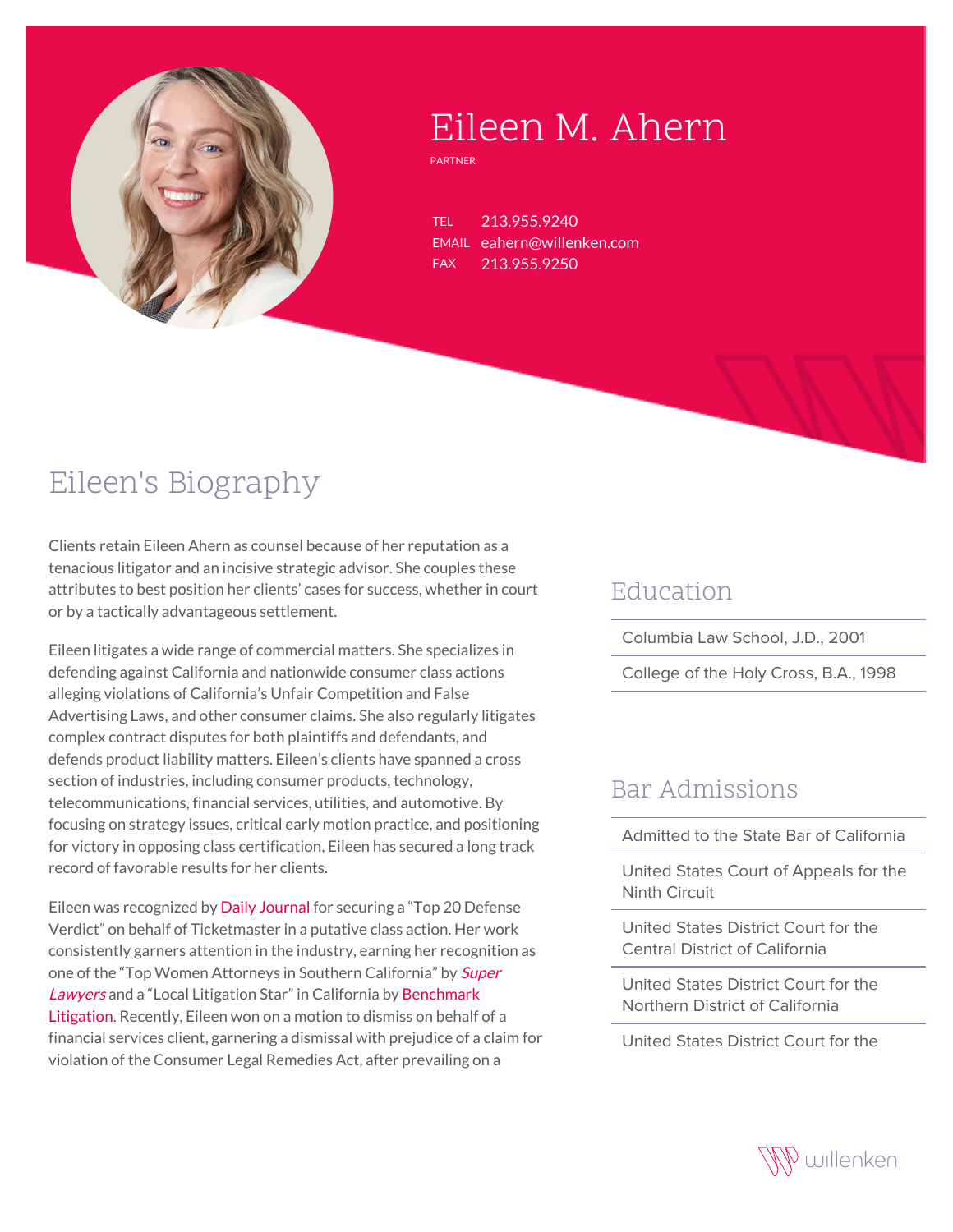novel, hotly-contested defense. Eileen [won another recent motion to](https://willenken.com/winning-matters/willenken-secures-dismissal-of-high-stakes-suit-at-the-pleading-stage/) [dismiss](https://willenken.com/winning-matters/willenken-secures-dismissal-of-high-stakes-suit-at-the-pleading-stage/) by prevailing on an Section 230 immunity defense on behalf of her client, a widely known social media company, in a high-stakes product liability matter. In another case of note, Eileen [defeated certification of a](https://willenken.com/winning-matters/the-streak-continues-willenken-defeats-class-certification-again/) [putative class action](https://willenken.com/winning-matters/the-streak-continues-willenken-defeats-class-certification-again/) alleging violations of a California consumer privacy statute on behalf of a retailer client.

Before joining Willenken in 2008, Eileen practiced at Gibson, Dunn & Crutcher LLP for six years. She maintains a dedicated pro bono practice and has worked on matters with [Public Counsel,](http://www.publiccounsel.org/) the [Legal Aid](https://lafla.org/) [Foundation of Los Angeles](https://lafla.org/), and [Kids in Need of Defense](https://supportkind.org/) (KIND). Eileen currently is representing two unaccompanied minors who are seeking asylum.

### Honors

- [Benchmark Litigation](https://benchmarklitigation.com/Firm/Willenken-California/Profile/109012#lawyers), "Local Litigation Star" (2018-2022), "Benchmark California Star" (2019-2022)
- [Daily Journal](http://willenken.com/wp-content/uploads/2019/12/Daily-Journal-Top-Verdicts-of-2014-Luko-v.-Ticketmaster.pdf), "Top 20 Defense Verdict" (2015)
- [Super Lawyers](https://profiles.superlawyers.com/california-southern/los-angeles/lawyer/eileen-m-ahern/87479340-025e-43be-9bc4-7386efddde1a.html), "Super Lawyer" (2021-2022, 2017), "Rising Star" (2009-2016), "Rising Stars, Top Women Attorneys in Southern California" (2013)

## Winning Matters

- [Willenken Secures Dismissal of High-Stakes Suit at the Pleading Stage](https://willenken.com/winning-matters/willenken-secures-dismissal-of-high-stakes-suit-at-the-pleading-stage/)
- [The Streak Continues: Willenken Defeats Class Certification Again](https://willenken.com/winning-matters/the-streak-continues-willenken-defeats-class-certification-again/)
- [Class Action Against Ticketmaster Dismissed](https://willenken.com/winning-matters/class-action-against-ticketmaster-dismissed/)

### Cases

The following is a representative sample of Eileen's casework:

- [Geoff Chait v. Harbor Freight Tools, USA, Inc](http://willenken.com/cases/geoff-chait-v-harbor-freight-tools-usa-inc/). Defeated a class certification motion in a putative class action in which the plaintiff alleged violations of the Song-Beverly Credit Card Act, successfully persuading the court with Harbor Freight Tool's interpretation of the Act.
- [School Board v. Leading Social Media Company](http://willenken.com/cases/school-board-v-leading-social-media-company/). Secured a motion to dismiss at the pleading stage by prevailing on an immunity defense on behalf of a leading social media app company in a high-stakes product



Southern District of California

United States District Court for the Eastern District of California

#### Practice Areas

Class Action Defense

Complex Commercial Litigation

Financial Services

Product Liability

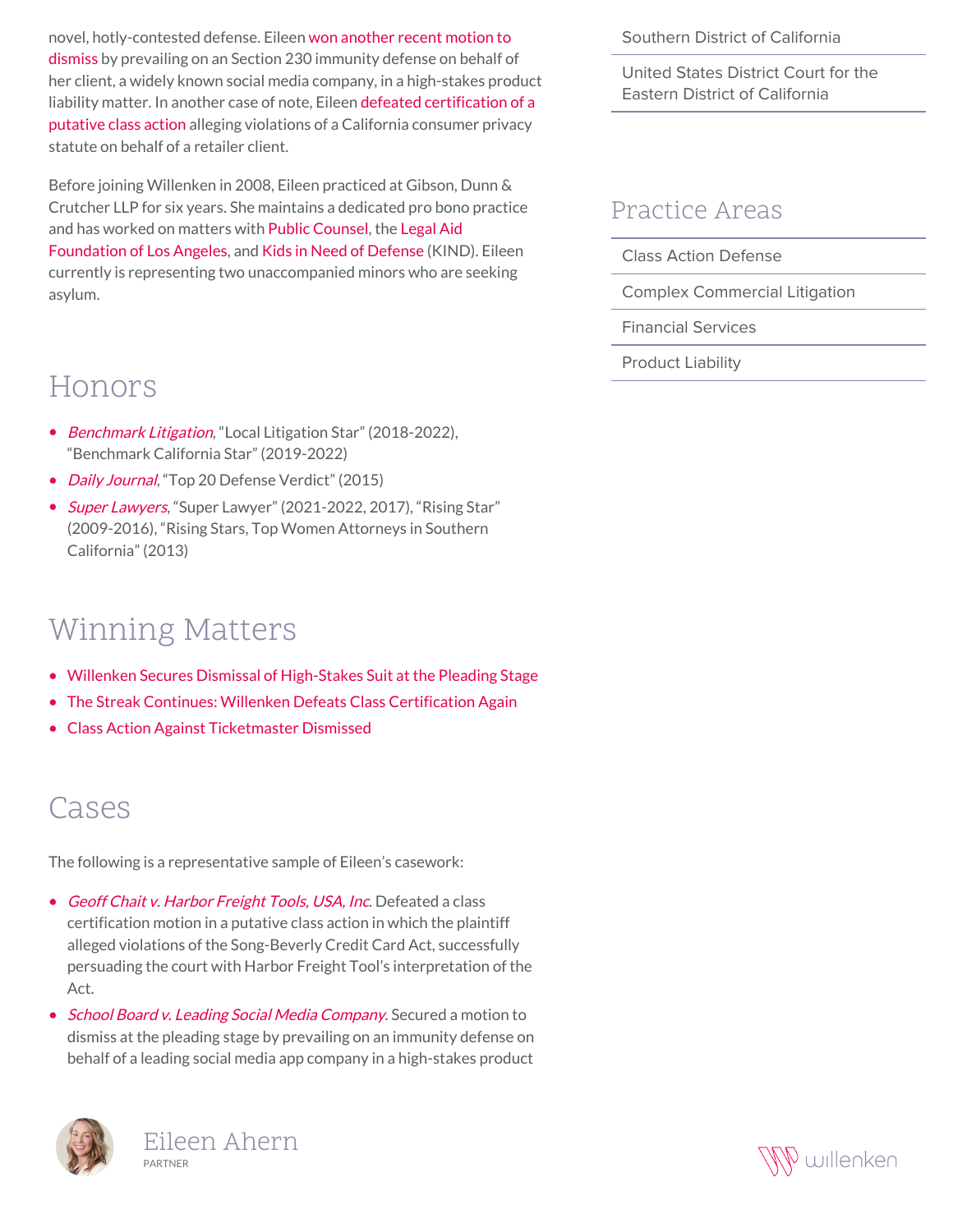liability matter.

• Schertzer v. Bank of America, et al. On behalf of one of the nation's largest independent ATM providers, in a putative nationwide class action alleging violation of various consumer protection statues based on alleged illegal fees, filed a motion to dismiss the complaint that was granted in full, including with prejudice as to the consumer statutory claim under which damages and punitive damages were available. A significantly narrowed, amended complaint on behalf of a Californiaonly class was filed. Shortly thereafter, the firm's client and the plaintiff settled on an individual basis. The case remains pending against other defendants.

• [Individual Consumers v. National Discount Tool and Equipment](http://willenken.com/cases/individual-consumers-v-national-discount-tool-and-equipment-retailer/) [Retailer](http://willenken.com/cases/individual-consumers-v-national-discount-tool-and-equipment-retailer/). On behalf of a national discount tool and equipment retailer in a product liability lawsuit in which three plaintiffs alleged that the firm's client sold a defective product that caused permanent, disfiguring injuries, successfully filed a forum *non conveniens* motion to move the case from California to Georgia where the accident occurred. After securing motion in limine rulings excluding expert opinions bearing on product defect issues, the parties settled on very favorable terms for the firm's client, terms which likely could not have been secured had the case remained in California.

- [Hotel Owner v. Leading Hotel Company](http://willenken.com/cases/hotel-owner-v-leading-hotel-company/). Prevailed in an arbitration defending one of the world's leading hotel companies against a claim brought by the hotel owner, in which tens of millions of dollars were potentially at stake. The arbitrator ruled in favor of the firm's client on all issues and, on her own initiative, also awarded the firm's client its attorneys' fees and costs, which were discretionary under the parties' agreement.
- [Pamela Gossoo v. Microsoft Corporation](http://willenken.com/cases/pamela-gossoo-v-microsoft-corporation/). Defeated class certification in a putative consumer class action alleging violation of the Song-Beverly Credit Card Act based upon the alleged illegal collection of personally identifiable information from consumers in brick-andmortar stores—even in the wake of scores of retailers settling these claims on a class-wide basis across California.
- [Brian Luko v. Ticketmaster, LLC](http://willenken.com/cases/brian-luko-v-ticketmaster-llc/). Secured judgment on the pleadings in Ticketmaster's favor without leave to amend in a Song-Beverly Credit Card Act class action case, which was named a "Top 20 Defense Verdict" in California by [Daily Journal](http://willenken.com/wp-content/uploads/2019/12/Daily-Journal-Top-Verdicts-of-2014-Luko-v.-Ticketmaster.pdf).
- [Lucy Mirando v. Ticketmaster, LLC](http://willenken.com/cases/lucy-mirando-et-al-v-ticketmaster-llc/). Prevailed against the odds on a motion to compel individual arbitration in a consumer putative class action against Ticketmaster.
- [Kelly Reed et al. v. NBTY, Inc. et al](http://willenken.com/cases/kelly-reed-et-al-v-nbty-inc-et-al/). Secured summary judgment in favor of dietary supplement manufacturer defendants in a class action alleging violations of Cal. Bus. & Prof. Code 17200, Cal. Bus. & Prof. Code 17500, and Cal. Civ. Code 1750 in connection with workout supplements.



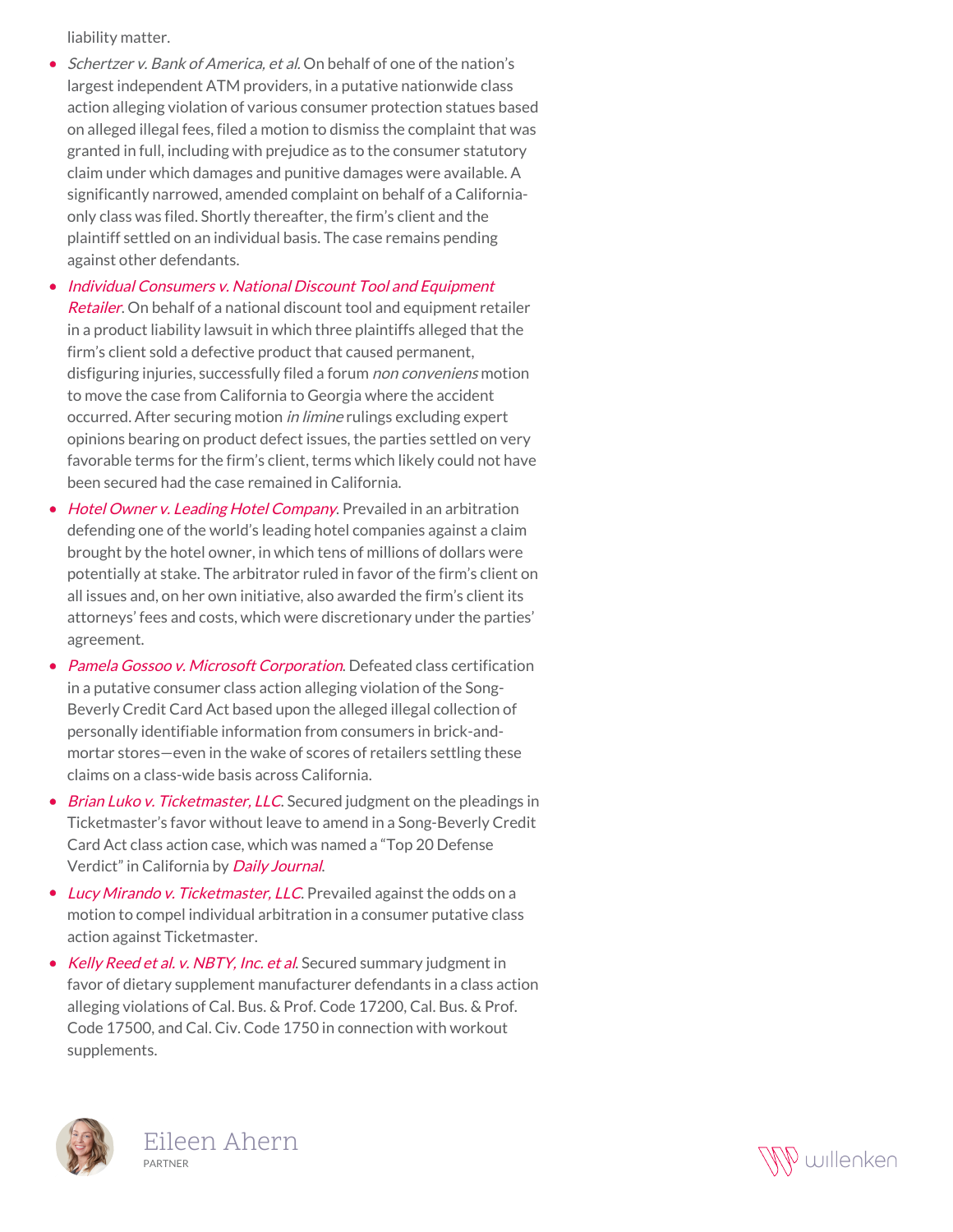- [Richard Haley v. The Procter & Gamble Company et al](http://willenken.com/cases/richard-haley-v-the-procter-gamble-company-et-al/). Defended Procter & Gamble in a putative class action, in which the plaintiff alleged product liability, warranty, and violation of the Consumer Legal Remedies Act ("CLRA") claims. After eliciting significant admissions from the plaintiff and key witnesses at depositions, the plaintiff agreed to an individual settlement on terms very favorable to Procter & Gamble.
- [Southern California Gas Company v. Syntellect, Inc](http://willenken.com/cases/southern-california-gas-company-v-syntellect-inc/). After prevailing on a motion for summary adjudication of liability, which the Ninth Circuit affirmed, secured a \$9.6 million judgment in a patent infringement indemnity action on behalf of the country's largest gas distribution utility.
- [Webceleb, Inc. v. Procter & Gamble et al](http://willenken.com/cases/webceleb-inc-v-the-procter-gamble-company-et-al/). Successfully defended Procter & Gamble in a trademark infringement action stemming from its popular People's Choice Award Show, prevailing on summary judgment and affirmed by the Ninth Circuit.
- [Chad R. Enniss v. Warlock Powerboats, Inc. et al](http://willenken.com/cases/chad-r-enniss-v-warlock-powerboats-inc-et-al/). On behalf of KeyBank, obtained summary judgment in the bank's favor on claims for alleged violation of the Song-Beverly Consumer Warranty Act.

### Clients

The following is a representative sample of Eileen's clients:

- Spectrum Brands
- Harbor Freight Tools, USA, Inc.
- KeyBank, N.A.
- Cash Depot Ltd.
- J.D. Power

## Speaking Engagements

- Panelist, "Improving Your Odds: How to Avoid Consumer Litigation and Class Actions and Position Your Case for a Better Outcome When You're Sued," [ACC Southwest Ohio Chapter CLE Presentation](http://willenken.com/event/improving-your-odds-how-to-avoid-consumer-litigation-and-class-actions-and-position-your-case-for-a-better-outcome-when-youre-sued/) (October 17, 2019)
- Panelist, "Hosting Content on Your Website? What You Need to Know About Section 230 of the Communications Decency Act," with Nicole Diaz, Global Head of Integrity & Compliance Legal at Snap Inc. and Noah Perez-Silverman, Associate General Counsel at Snap Inc., [In-](https://inhousefocus.com/program_catalog/hosting-content-on-your-website-what-you-need-to-know-about-section-230-of-the-communications-decency-act/)[House Focus CLE program](https://inhousefocus.com/program_catalog/hosting-content-on-your-website-what-you-need-to-know-about-section-230-of-the-communications-decency-act/) (September 24, 2019)
- Panelist, "The In-House Counsel's Consumer Class Action Defense